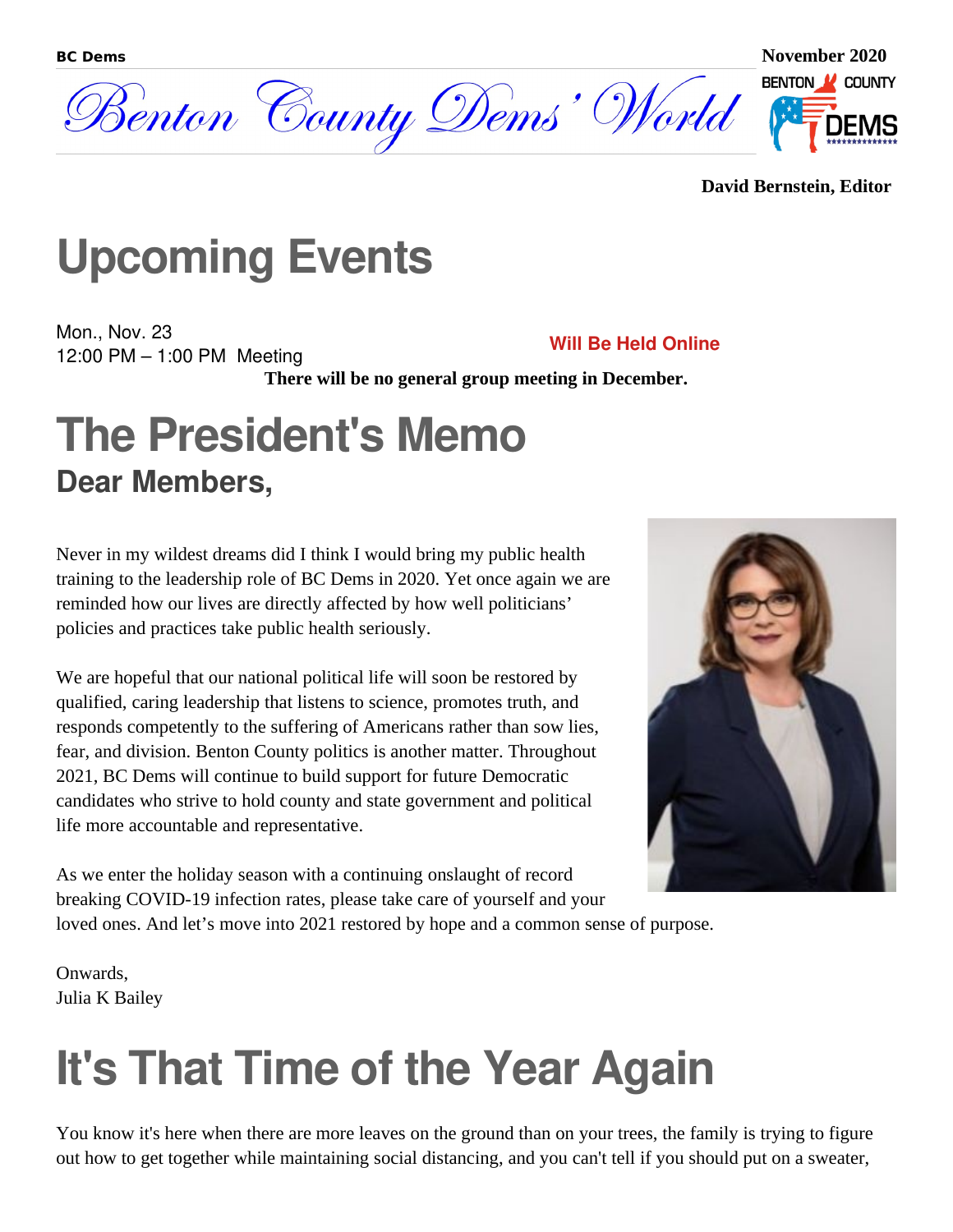jacket, or nothing.

**It is also that time when we ask you to pay your annual dues to BC Dems.** We recognize that times are difficult for a lot of people and if you are in the category, let us know. But, if you could include BC Dems in your annual giving, that will be very helpful.

#### **Click on following link to Renew or Join Now [\\$20 for an individual or \\$30 per couple](https://www.bcdems.org/membership.html)**

 Here's the bottom line. Our mission is to support local Democratic candidates in their bid for political office. And the need does not stop when the election is over. BC Dems keeps costs to a bare minimum while staying true to our purpose and mission.

Please renew or join us right now so we can start 2021 on the right foot.

## **Virtual General Meetings Hosted on Zoom Until Further Notice.**

Topic: BC Dems General Meeting Date & Time: **Nov 23, 2020, 12:00 PM** Central Time (US and Canada)

[Join Zoom Meeting](https://score.zoom.us/j/91298532388?pwd=WE14ZWJYM2c4a0dITVYwSHRvTEhhUT09)

Meeting ID: 912 9853 2388 Password: 711872

Join Zoom Meeting by clicking the URL from your device, or dialing into the call number below. (312) 626-6799

## **This Month's Speakers Janine Parry, Ph.D.**



Professor Parry earned her degree in Political Science from Washington State University. She has spent a number of years focusing her research and scholarship in the areas of voter behavior; gender, politics, and policy; and women in politics. All of which makes a very appropriate speaker at this time.

Among her many her many accomplishments is her role as the founder and director of The Arkansas Poll at the University of Arkansas. The poll's mission "is to supply timely,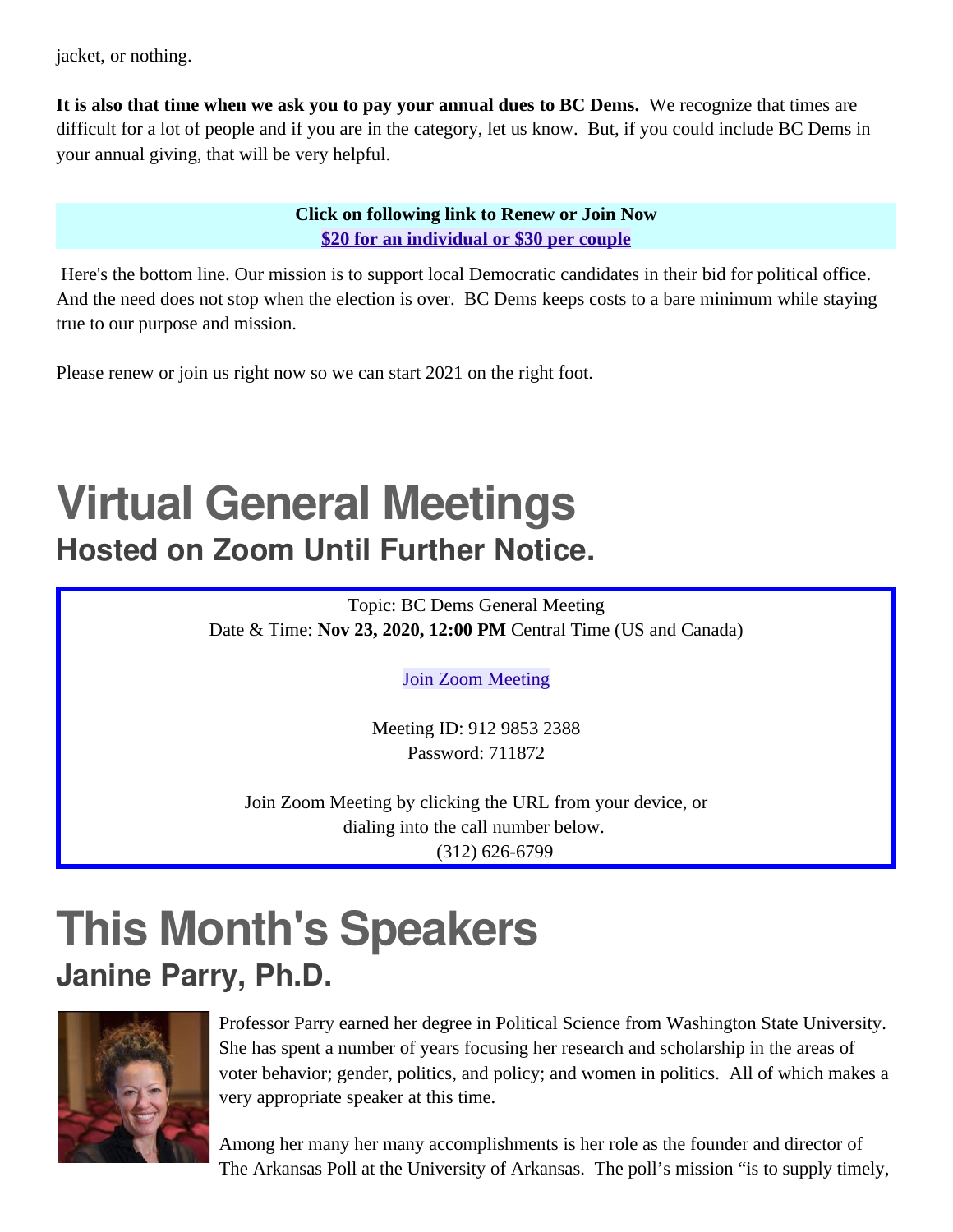accurate, and impartial public opinion information on matters of policy and politics to public officials, researchers, students, and the public." She will have some analysis of the election, why the polls were off, and the effect of the unusually large turnout. .

### **Billy Cook & Micah Wallace Young Democrats of AR**

Our two speakers are both involved in the leadership of Young Democrats of Arkansas.

**Billy Cook** serves as the Vice President of Colleges for the Young Democrats of Arkansas and President of the University of Arkansas Young Democrats. He is a student of history and political science. A life-long native of Arkansas, he has had firsthand experience with some of the social issues currently at the forefront of the party's priorities.

**Micah Wallace** is the current Executive Vice President for the Young Democrats of Arkansas and the former President of the University of Arkansas Young Democrats. She has a long history of participating with the Democratic Party from her high school to committees at the state level. Though not a native to this part of the state, she reports her relocation was a good thing. Wallace is concerned with several important issues; resources for public education, income disparity, the criminal justice system, and climate change.

## **Official Notice Recommendations of 2021 Nominating Committee**

The following slate of officers will be voted on at our next general meeting scheduled for 12:00 PM on Monday, November 23.

| PRESIDENT:                      | Julia K. Bailey |
|---------------------------------|-----------------|
| VICE-PRESIDENT:                 | David Bernstein |
| RECORDING SECRETARY: Deb Ostas. |                 |
| <b>TREASURER:</b>               | Tim Boyer       |

The Nominating Committee recommends the above candidates for the BC Dems 2021 Executive Committee. As it is expected BC Dems will hold fewer meetings in 2021 due to the on-going pandemic and it is a nonelection year, three officers have agreed to extend their time serving into next year.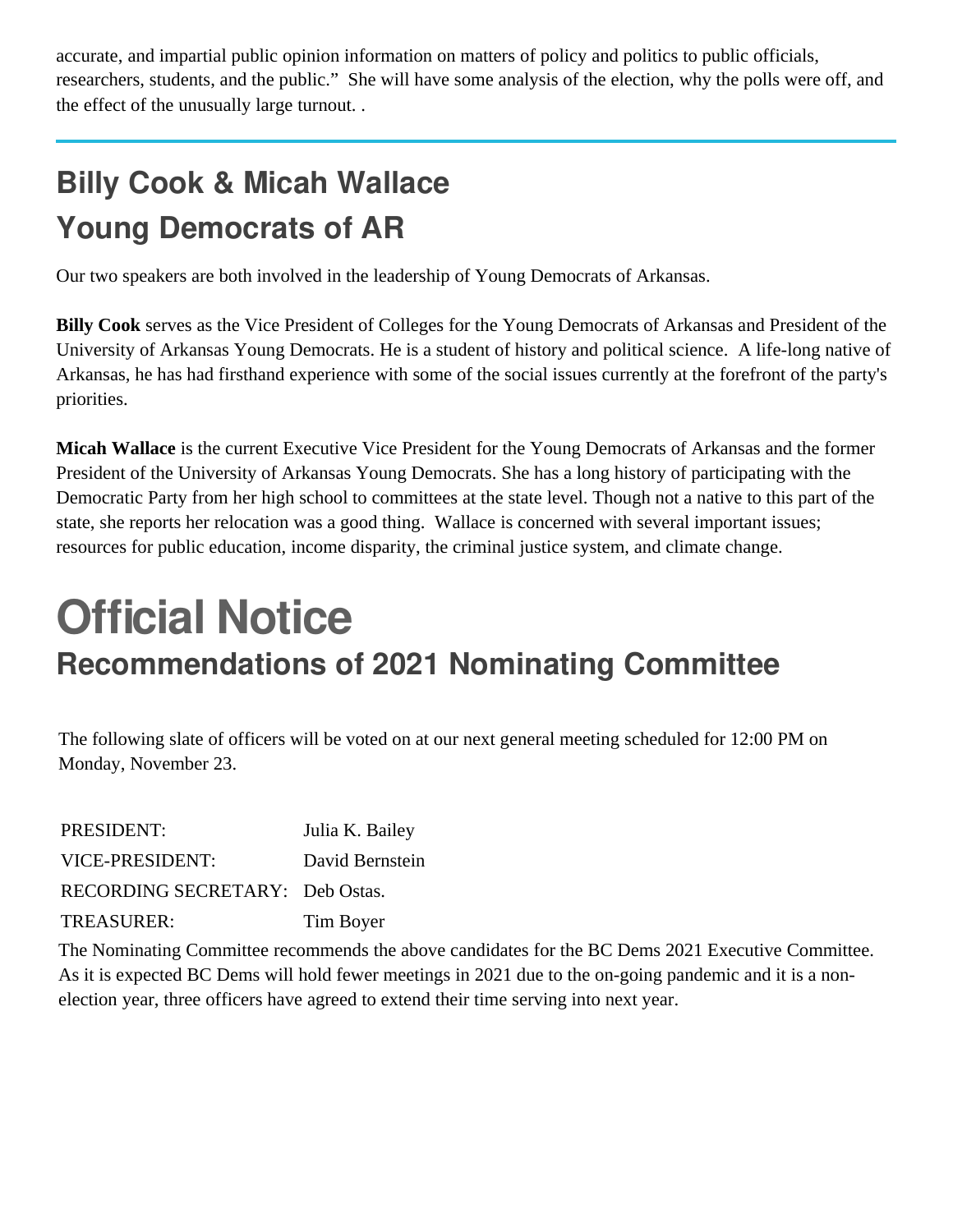# **Q: Who or What is BC Dems?**

## **A:**

Benton County Democrats (BC Dems) promotes fellowship among members and furthers activities that will benefit the Democratic Party. We are also a registered Political Action Committee (PAC) which provides support for the activities and events of both the BC Dems and Democratic Party of Benton County (DPBC). A key goal is to provide and contribute to the election of Democratic candidates in Benton County and the state of Arkansas.

BC Dems is an informational organization that shares common goals with the Democratic Party, but this organization itself does not represent or serve as an agent of either the Democratic Party of Benton County or the Democratic Party of Arkansas.

BC Dems projects include various fundraisers and cooperating with the DPBC in sponsoring the annual Little Flock Picnic. We are a registered PAC which lends support to the activities and events of both the BC Dems and DPBC to provide and contribute to the election of Democratic Candidates in Benton County and the state of Arkansas.

The BC Dems normally meet every 4th Monday of the month, except for December, for a luncheon and speaker. However, our meeting plan for 2021 will differ in order to accommodate coronavirus safety protocols and guest speaker's schedules. Details will be announced as soon as they are finalized.

If you are a Democrat residing in Benton County, Arkansas, you may join the BC Dems for a membership fee of \$20 per calendar year for a single membership or \$30 per year for a couple. Join or renew your membership today to find out more about our 2021 calendar of events and speaker series!

## **Election Results**

This table shares results for Benton County candidates and state issues as of Monday 11/16.. For a complete list of election results please [follow this link.](https://www.nwahomepage.com/election/your-local-election/arkansas-oklahoma-election-results/)

#### **Benton County**

| <b>JUSTICE OF THE PEACE, DISTRICT 2</b>                                              |                |
|--------------------------------------------------------------------------------------|----------------|
| Ken Farmer (R)                                                                       | 2,425          |
| Elizabeth Cisneros (D)                                                               | 2,010          |
| <b>JUSTICE OF THE PEACE, DISTRICT 3</b><br>Lupe Martinez (D)<br>Richard McKeehan (R) | 3,094<br>4,104 |
| <b>JUSTICE OF THE PEACE, DISTRICT 4</b>                                              |                |
| Tom Allen $*(R)$                                                                     | 9,014          |
| Jennifer Smith (D)                                                                   | 4,235          |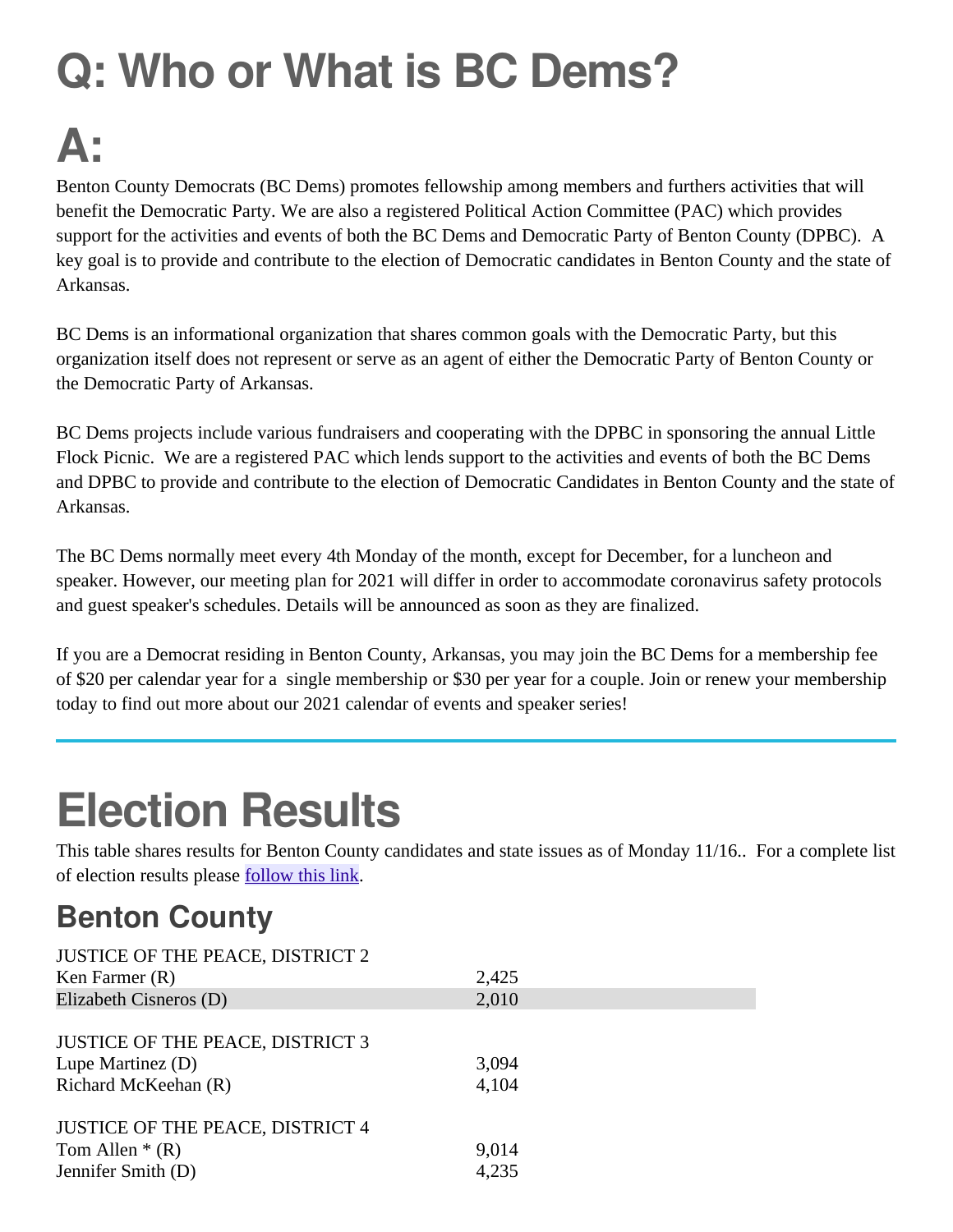| <b>JUSTICE OF THE PEACE, DISTRICT 5</b><br>Carrie Perrien Smith* (R)<br>Shey Bland (D) | 2,760<br>2,170     |
|----------------------------------------------------------------------------------------|--------------------|
| <b>JUSTICE OF THE PEACE, DISTRICT 8</b><br>Joel Jones (R)<br>Sam Slaton (D)            | 3,137<br>2,749     |
| <b>JUSTICE OF THE PEACE, DISTRICT 10</b><br>Renona Crowden (R)<br>Kelley Boyd (D)      | 7,349<br>3,447     |
| <b>JUSTICE OF THE PEACE, DISTRICT 13</b><br>Kurt S. Moore $*(R)$<br>Haley Emerick (D)  | 4,718<br>1,341     |
| <b>JUSTICE OF THE PEACE, DISTRICT 15</b><br>Joel Edwards * (R)<br>Julia K. Bailey (D)  | 6,265<br>3,699     |
| <b>CONSTABLE TOWNSHIP 1</b><br>Rob Deal (R)<br>Bryan Aguiar (L)                        | 10,890<br>5,989    |
| <b>CONSTABLE TOWNSHIP 5</b><br>David S. Humphrey (L)<br>Michael J. Savage Jr. $*(R)$   | 2,625<br>8,915     |
| AR TRANSPORTATION SALES TAX (Issue 1)<br><b>FOR</b><br><b>AGAINST</b>                  | 653,706<br>528,816 |
| AR TERM LIMITS AMENDMENT (Issue 2)<br><b>FOR</b><br><b>AGAINST</b>                     | 641,844<br>517,833 |
| AR AMEND BALLOT ISSUES PROCESS (Issue 3)<br><b>FOR</b><br><b>AGAINST</b>               | 498,742<br>632,769 |

## **If you know...**

**...of a member who is sick or in need of our assistance, please forward requests or information to our corresponding secretary at dao.bcdems@gmail.com.**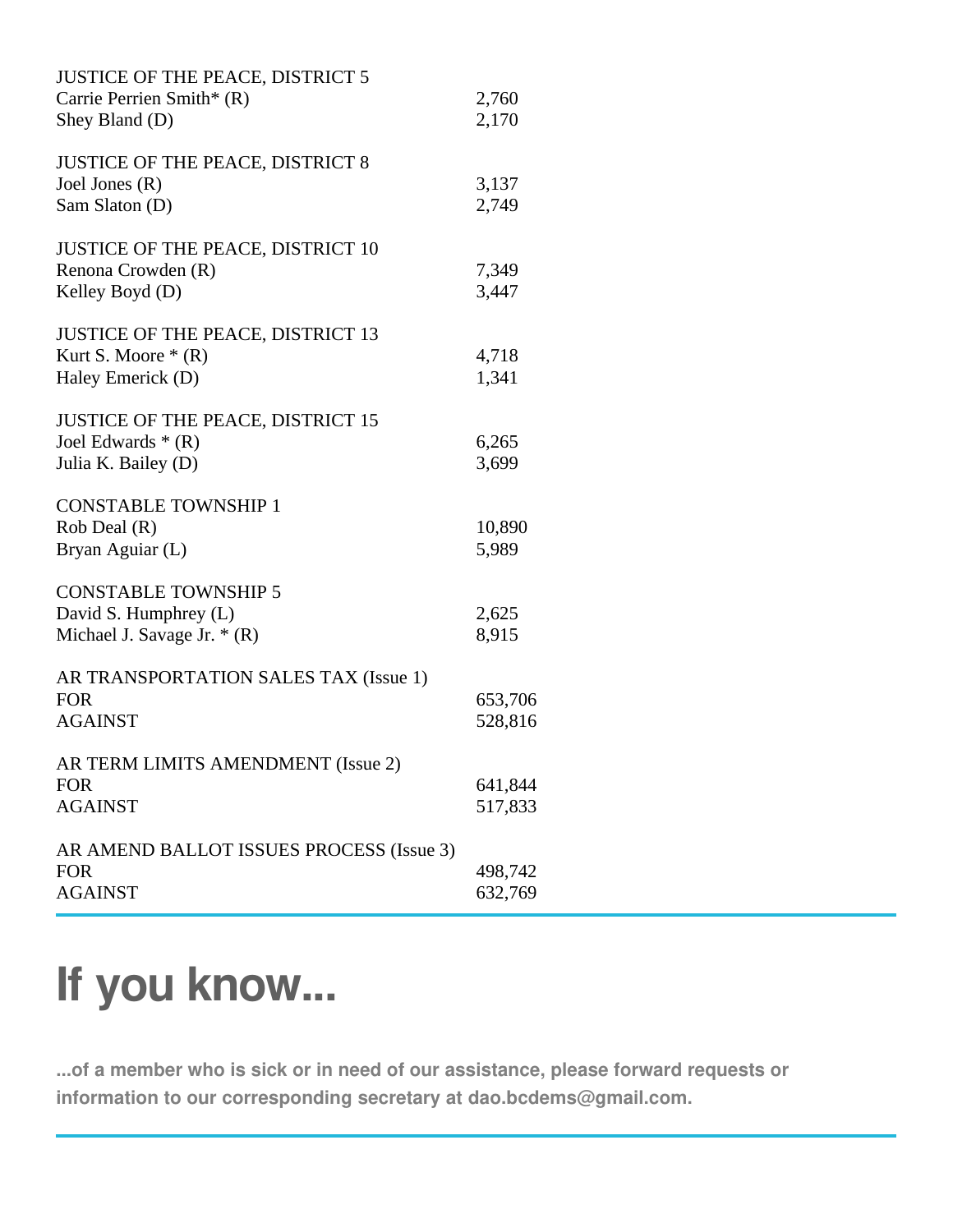### **General Meeting Minutes Benton County Dems Monday, October 26, 2020**

- I. Call to order by President Julia Kilbourne Bailey at 12:05
- II. ZOOM Manners and Etiquette
	- A. Members are asked to mute their microphones to avoid dogs' barking, side conversations, and other home noises interrupting the speakers
	- B. Send questions via the chat icon

#### III.Business

- A. Welcome
- B. We are accepting membership renewals for 2020 Find the payment link at the BC Dems Website
- C. BC Dems are still supporting candidates so Blue Bowl Contributions are still important—donate online at the webpage or by mail
- D. Some Biden-Harris merchandise is still available let Julia know
- E. Treasurer's Report Joel Ewing moved to accept/ Eunice VanTuyl seconded/passed unanimously
- F. Nominating Committee Report -- Richard Bland announced the Nomination Committee Officer Slate for 2021:
	- 1. Julia K. Bailey for President
	- 2. David Bernstein for Vice President
	- 3. Tim Boyer for Treasurer
	- 4. Deb Ostas for Secretary
	- 5. Floor nominations are welcome—Let Richard Bland know before the November meeting
	- 6. We will vote on the proposed slate for officers at the November General Meeting

#### IV.Speakers

- A. Walter Hinojosa introduced Sam Slaton
	- 1. Running for JP I District 8, Benton County (Downtown Bentonville)
	- 2. Slaton's primary issues
		- a. Bentonville needs opposing voices to stimulate the discussion and to find alternative answers to Bentonville issues
		- b. Better inform Bentonville constituents of the role of Justice of the Peace
		- c. Better connect constituency to the Quorum Court engage the constituency in the discussion of their community
		- d. Believes in accessible housing and would like to discuss exclusionary zoning for Bentonville
- B. Walter Hinojosa introduced Michael Bennett Spears
	- 1. Running for State Representative for District 87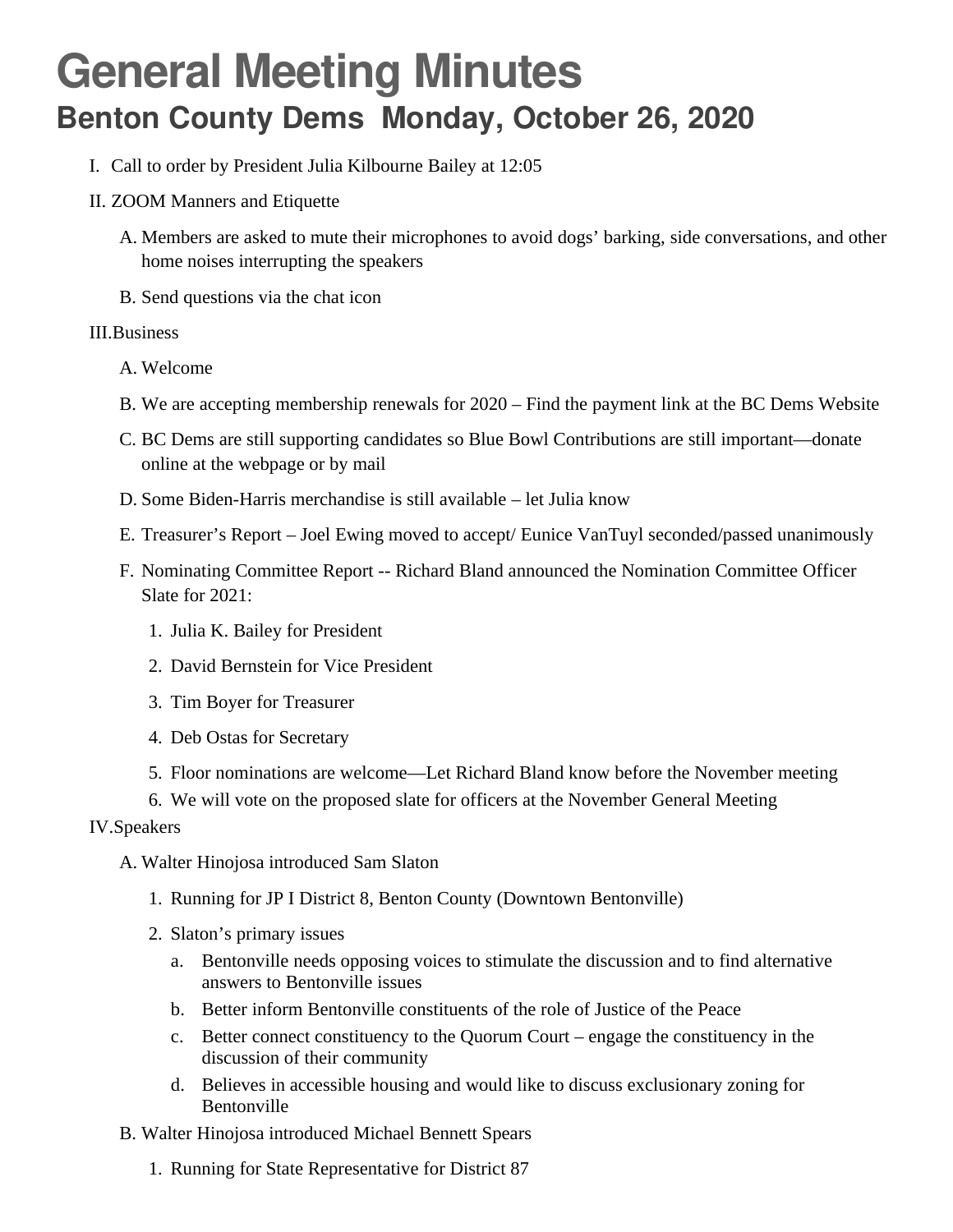- 2. Spoke for the Arkansas Stonewall Democrats—Politically speaking to support LBGQT Democrats in Arkansas
	- a. Arkansas has 8 groups in Arkansas
	- b. Group is working to pass Hate Crime Legislation Arkansas is 1 of 3 states with no current Hate Crime Legislation in place
	- c. Group is working to gain legislation to ban Conversion Therapy in Arkansas
- C. Walter Hinojosa introduced John Comstock
	- 1. Running for Arkansas House of Representatives, District 96 (Beaver Lake District)
	- 2. Spoke to inform voters about a voting irregularity
		- a. On the actual ballot, Jill Bryant is listed on one ballot, although she has been appointed
		- b. Voters must go to the next ballot page to find the actual contest for State Representative— John Comstock vs. Jill Bryant's husband
		- c. This is causing serious confusion for new voters
		- d. This also is breaking several voting statutes
		- e. Benton County Election Office has printed corrections and instructions in both English and Spanish to correct the issue (starts a precedent for Spanish translations)
		- f. Benton County Election Office said publicly they were not sure how to handle the Jill Bryant situation
	- 3. Comstock and his staff will watch carefully, and wait until after the election to decide what further action to pursue
	- D. Walter Hinojosa introduced Jene Huffman-Gilbreath
	- 1. Running for Arkansas of Representatives, District 94
	- 2. Primary issue today—Get out and vote
		- a. Vote early
		- b. Check that your mailed in ballot was accepted
		- c. Take friends with you when you go to vote
		- d. Her election team sent out 21,000 pieces of mail trying to get out the vote
- E. Walter Hinojosa introduced Kristen Webb
	- 1. Campaign Manager for Celeste Williams Campaign— Arkansas House of Representatives, District 3
	- 2. Presented a slide presentation comparing early voting numbers in 2020 to previous elections
		- a. Numbers show Democrats may have a good chance at winning
		- b. Remember that this may not compensate for heavy Republican voting on election day
- V. Meeting adjourned 1:05 p.m.